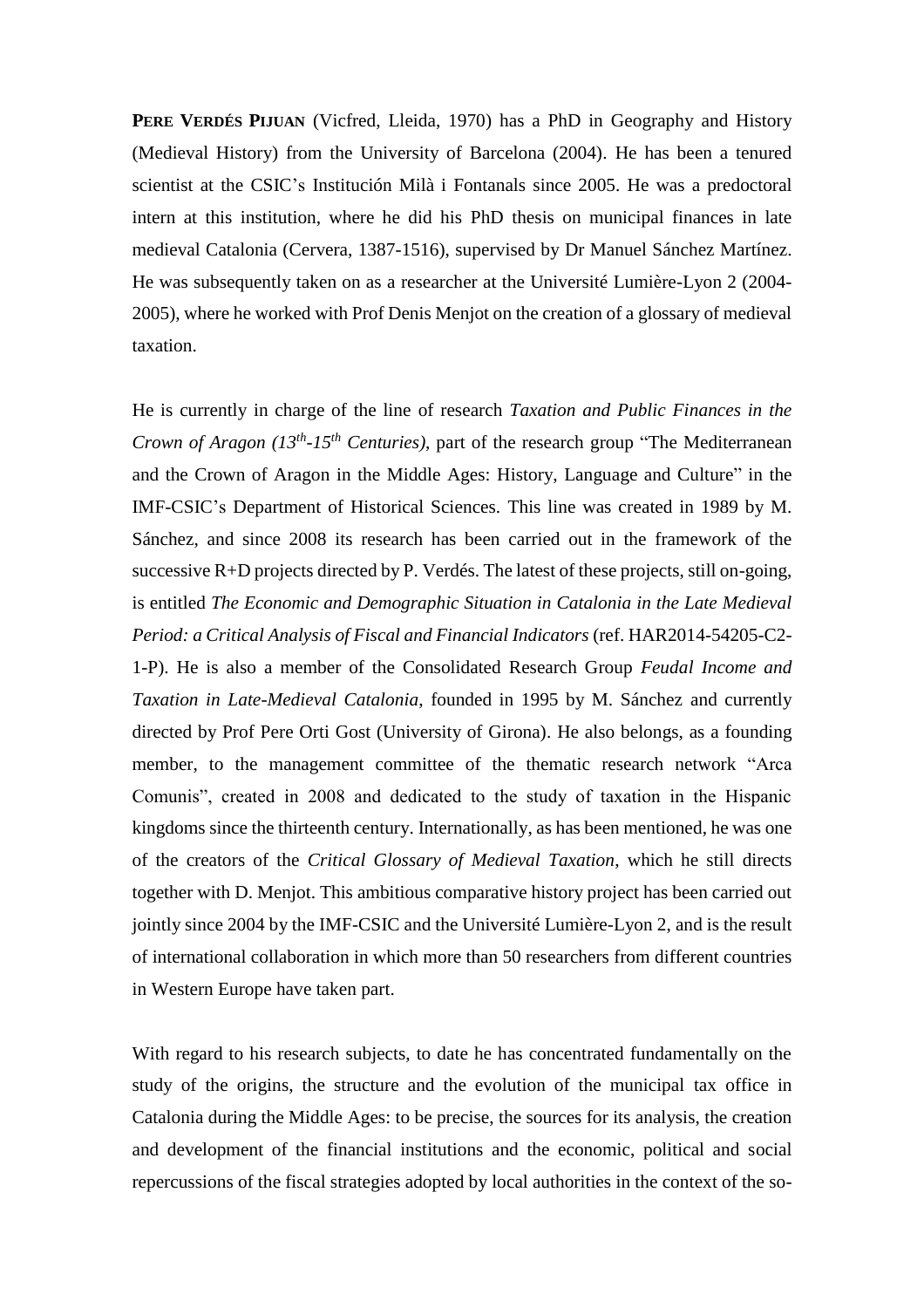called "late medieval crisis". In relation to this subject, he has also studied the origin of public debt, the making of the fiscal discourse and the construction of political identity in Catalan cities from the thirteenth to fifteenth centuries. Aside from that, in the general context of urban history he has studied other issues such as, for example, the supply of cereals, the processes of fortification or the impact of warfare on medieval cities. Mention should be made of his particular interest in the history of the cultivation, trade in, and uses of, saffron in Catalonia and the Crown of Aragon in the late Middle Ages.

In 2005, P. Verdés joined the editorial board of the journal *Anuario de Estudios Medievales* and the editorial committee of the collection "Anejos de Anuario de Estudios Medievales", and he is currently secretary of the journal and the collection of books published by the CSIC. At the same time, he is the scientist responsible for the bibliographical database *Repertorio de Medievalismo Hispánico*, produced since 1966 at the IMF-CSIC, and a member of the editorial committee of *International Medieval Bibliography,* published by the University of Leeds's Institute for Medieval Studies, through the publishing house Brepols. Lastly, among other things, one must remember that P. Verdés is a member of the University of Barcelona's Institute of Medieval Cultures (IRCVM) and that he is in charge of a CSIC Associated Unit of the University of Girona, along with Lluís To Figueras, a professor at that university. This unit shares the name of the above-mentioned research group: *Feudal Income and Taxation in Late-Medieval Catalonia*.

## **RECENT PUBLICATIONS INCLUDE:**

-"Atès que la utilitat de la universitat deu precehir lo singular: discurso fiscal e identidad política en Cervera durante el s. XV", *Hispania* LXXI/238 (2011), pp. 409-436.

- "Car les talles són difícils de fer e pijors de exigir. A propósito del discurso fiscal en las ciudades catalanes durante la época bajomedieval", *Studia Histórica. Historia Medieval* 30 (2012), pp. 129-153.

- "Fiscalidad urbana y discurso franciscano en la Corona de Aragón (s. XIV-XV)", en M.C. Giannini (a cura di), *Fiscalità e religione nell'Europa catòlica. Idee, linguaggi e pratiche (secoli XIV-XIX)*, Roma, Viella, 2015, pp. 71-110.